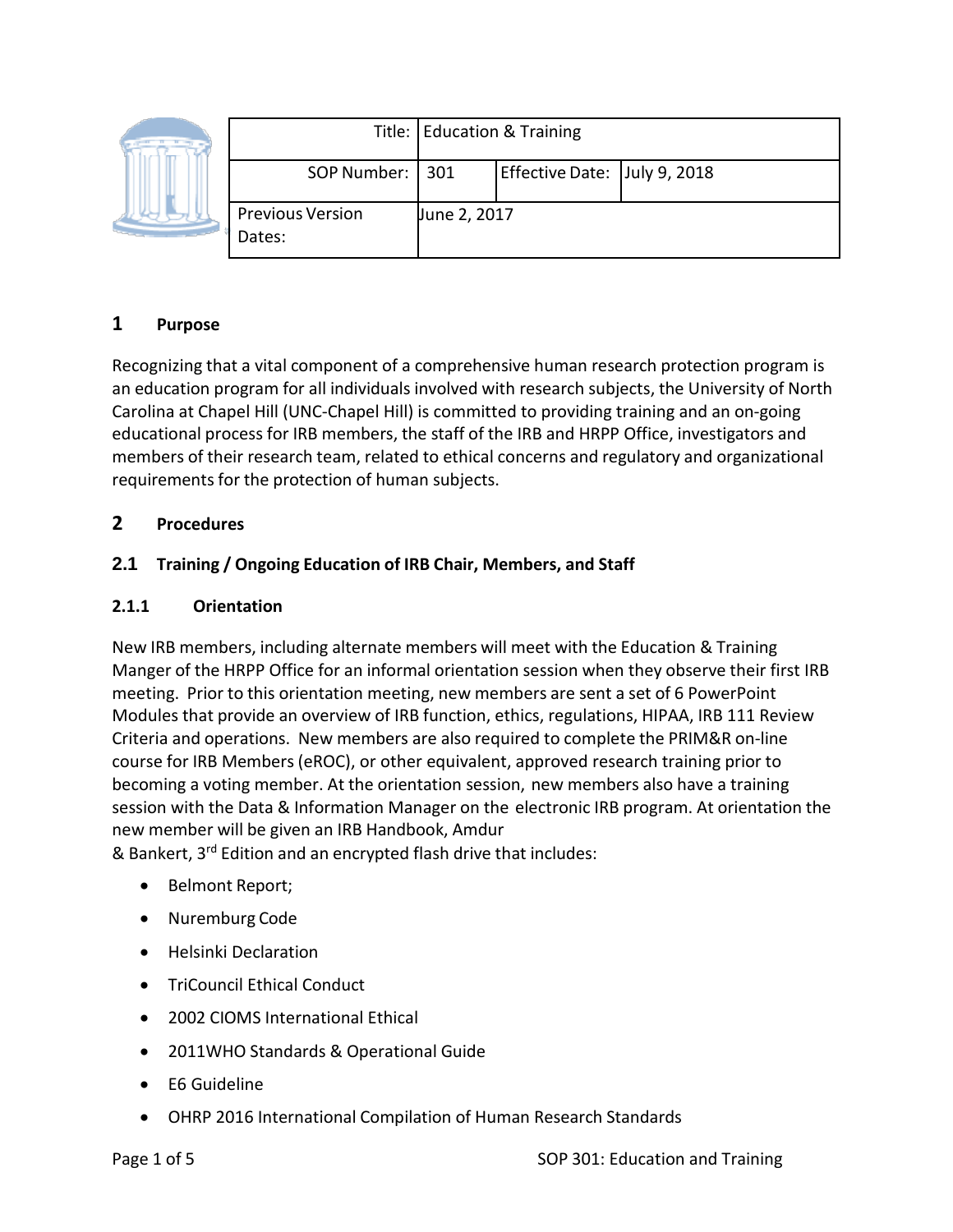- OHRP Informed Consent Checklist
- Past IRB Meeting Educational Presentations
- 1963 Milgram Behavioral Study
- 1966 Beecher "Ethics & Clinical Research"
- 1972 Heller Syphillis Victims
- 1986 Krugman Willowbrook
- 1966 Faden Advisory Committee
- 2001 Gelsinger, "Jesse's Intent"
- 2010 Physicians Experiments in Torture
- 2011 Reverby Normal Exposure
- Consent templates
- Social Security Number Disclosure, use for research and use as an identifier
- The UNC‐Chapel Hill Policies and Procedures for the Protection of Human Subjects;
- Federal regulations relevant to the IRB; and
- Tools used by IRB reviewers (checklists etc.).

New members are required to complete the Initial Education requirement for IRB members before they may serve as Primary Reviewer.

#### **2.1.2 Initial CITI Education**

IRB members and HRPP and IRB administrators and staff will complete the required modules in the CITI Course in the Protection of Human Research Subjects. The modules are grouped by categories of research. Researchers, IRB Members & Staff are only required to complete one group of modules that best fits the type of research they normally conduct.

- **Group 1:** Biomedical Research: Medical, physiological or pharmacological studies that typically involve direct contact with subjects. Includes, but is not limited to, research with drugs, devices or other interventions.
- **Group 2:** Social and Behavioral Research: Studies on sociological, psychological, anthropological or educational phenomena that typically involve direct contact with subjects. Does not include drug or device studies.
- **Group 3:** Data and Specimens ONLY: No direct contact with human subjects. Research limited to use of records, data (including secondary data sets), or biological samples.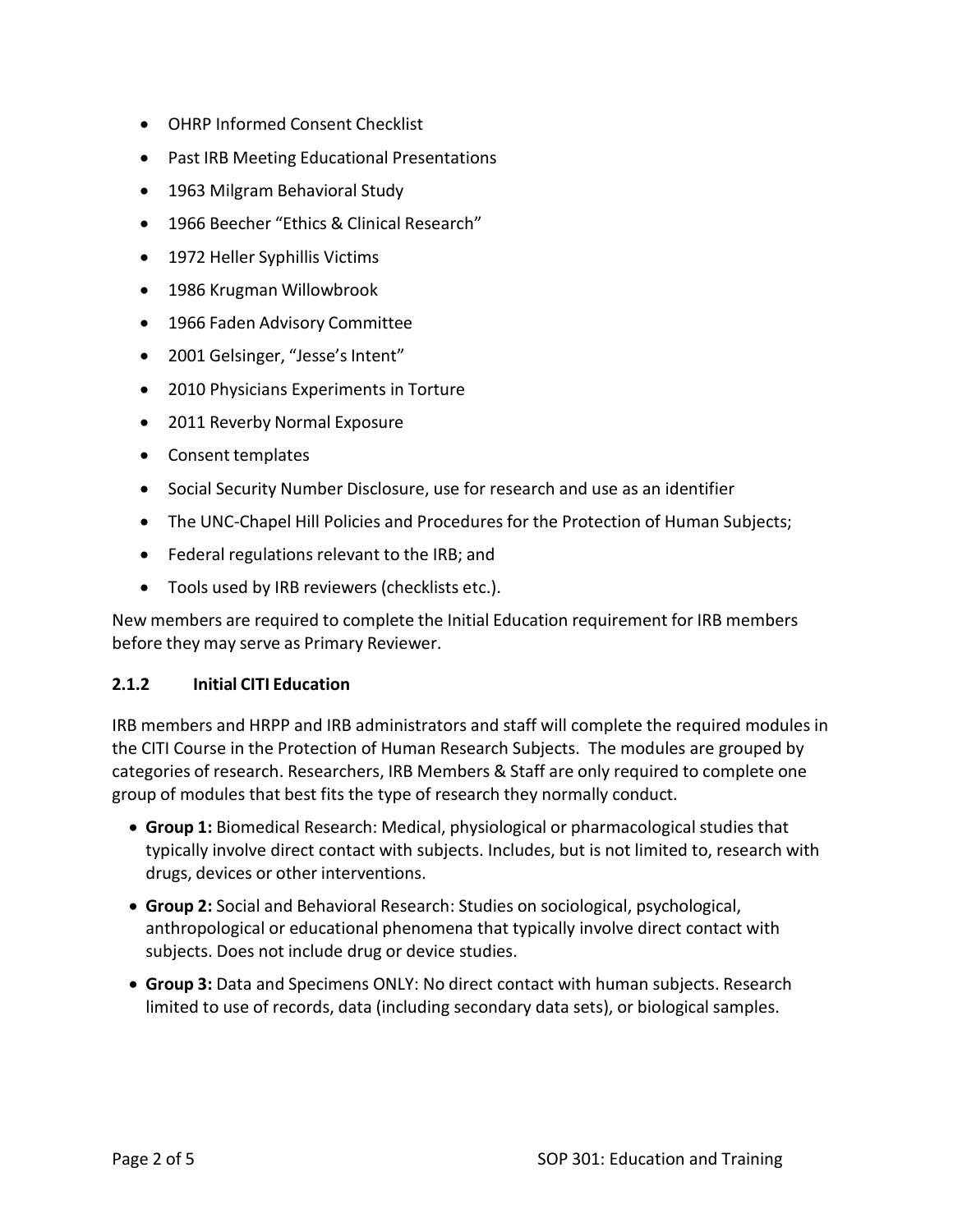### **2.1.3 Continuing Education for IRB Members**

To ensure that oversight of human research is ethically grounded and the decisions made by the IRB is consistent with current regulatory and policy requirements, training is continuous for IRB members throughout their service on the IRB.

In addition to initial training requirements, IRB members and HRPP and IRB administrators and staff must also satisfy continuing education requirements on an annual basis. The UNC‐Chapel Hill uses the following activities as a means for offering continuing education to IRB members and HRPP and IRB administrators and staff:

- Annual IRB Member Retreat
- IRB Meeting 10-minute educational presentations which are mailed to every IRB Member and senior staff each month and are also posted on a members' webpage
- Monthly email to all IRB Members & Analysts of the meeting in‐service materials and additional regulatory updates, recent publications and guidance.
- A Member & Staff website that includes copies of education handouts, dates of upcoming educational offerings of interest to members & staff; links to other training resources; references from governmental sites (OHRP, FDA, NIH, DOE, EPA); educational offerings from OHRP and other IRBs; a membership directory; a link to CITI; AAHRPP and topical informational sites (FDA Drugs; Medline Plus tutorials; Certificates of Confidentiality).
- Periodic webinar offerings
- Monthly sessions with the IRB Analysts
- Monthly sessions with IRB non‐scientist and unaffiliated members
- Identification and dissemination by the Director of new information that might affect the human research protection program, including laws, regulations, policies, procedures, and emerging ethical and scientific issues to IRB members via email, mail, or during IRB meetings; and
- Unlimited access to the IRB Office resource library.

The activities for continuing education vary on a yearly basis depending on operating budget and areas of need, as determined by the Education & Training Manager in consultation with the OHRE Director. The Education & Training Manager tracks whether each individual has satisfied the requirements. IRB members who have not fulfilled their continuing education requirements will not be assigned as primary or secondary reviewer until they are fulfilled. Continuing failure to complete training may result in the individual being removed or not renewed as an IRB member. Fulfillment of training requirements is included as part of the evaluation of the performance of IRB members/alternates. The Institutional Official (IO) will provide support to send as many members of the IRB as possible to attend the annual PRIM&R conference or regional OHRP conferences on human research protections.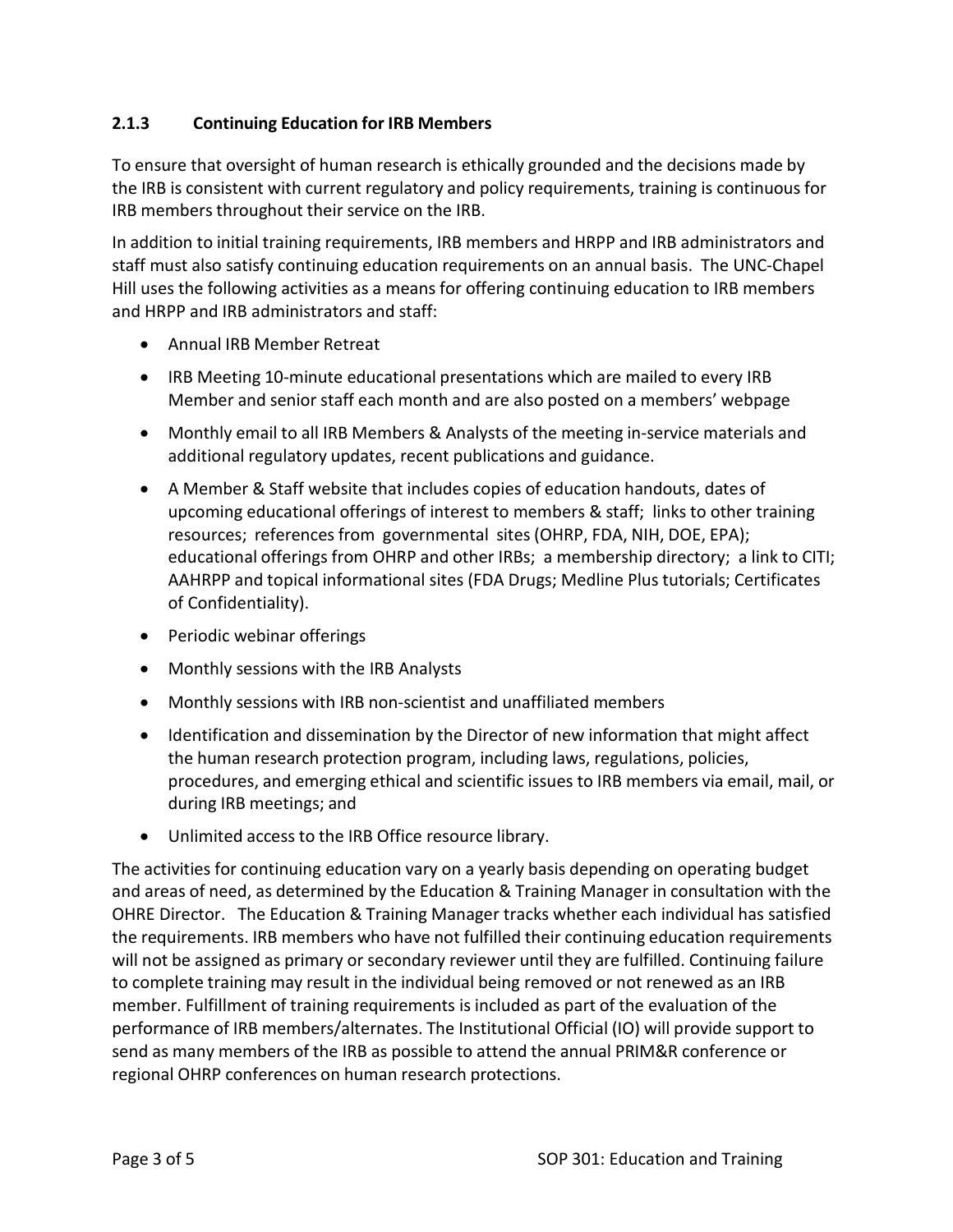# **2.2 Training / Ongoing Education of Investigators and Research Team**

As stated previously, a vital component of a comprehensive human research protection program is an education program for all individuals involved with research subjects. The UNC‐ Chapel Hill committed to providing training and an on‐going educational process for investigators and members of their research team related to ethical concerns and regulatory and organizational requirements for the protection of human subjects.

### **2.2.1 Initial Education**

Investigators, key personnel, and other members of the research team must complete the UNC‐ Chapel Hill required core modules in the CITI Course in the Protection of Human Research Subjects including the module on Conflicts of Interest. Evidence of training for each member of the research team must be documented for every new research study application and application for continuing review.

New research plans and applications for continuing review will not be approved from investigators who have not completed the initial education requirement.

While research plans and applications for continuing review will be accepted and reviewed if the investigator holds a current certification of training, final approval will not be granted until all co-investigators and members of the research team have completed the initial education requirement.

# **2.2.1.1 Documentation of Equivalent Education**

If individuals can provide documentation verifying that they have successfully completed human subject research training equivalent to that required by the UNC‐Chapel Hill they may request a substitution of the requirement for Initial Education. The OHRE Director or designee will review the documentation and determine if it satisfies organizational standards.

# **2.2.1.2 Continuing Research Ethics Education Requirements**

Continuing education requirements in the Protection of Human Research Subjects (as described above) must be completed at least every 3 years. Continuing education is tracked by the electronic IRB system. Final approval of initial and continuing review will not be granted until all appropriate members of the research team have completed the designated CITI refresher course.

# **2.2.2 Additional EducationalOpportunities**

The Education & Training Manger and other IRB Staff make a number of presentations throughout the UNC CH campus. These presentations include:

- Requests from study teams for additional training,
- Requests for class presentations on IRB Overview as part of an undergraduate or graduate level class,
- Requests to lead research ethics seminars for residents,